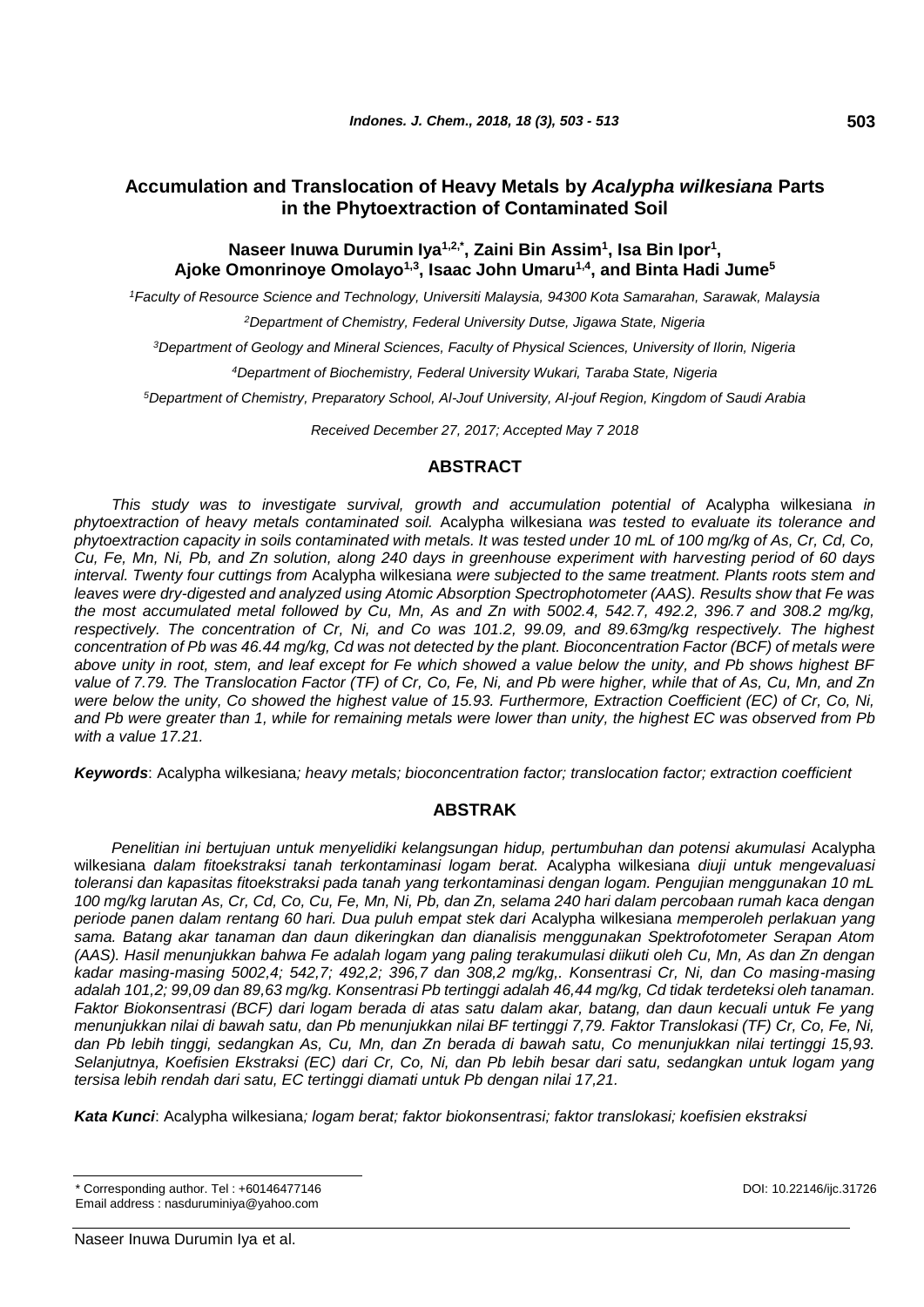# **INTRODUCTION**

Presently, the main concern of researchers is the existence of toxic pollutants (such as heavy metals, dyes from textile industries) in water, soil and the entire environment due to an increase in industrial and anthropogenic activities which have adverse effects of different forms on human, animal and plant life [1-2]. Industries and agriculture sectors such as, mining, petroleum and its product, photographic, battery, printing and electroplating factories are responsible for the release of most environmental contaminants [3-5]. Sources of water are polluted by some agricultural and industrial actions which contain substances that are nondegradable and continue to exist in the environment such as heavy metals, suspended solids, microbes, organic compounds, and oils. These substances affect the ecosystem through the food chain and become a problem to the environmental world over; they are called toxic which causes a variety of diseases [6-7].

Most heavy metals and metalloids are harmful, and they cause unsuitable results and harsh problems even when their concentrations are very low. Heavy metals can also remove and replace important metals in the plant coloration and interrupt the protein catalytic activities. There are two groups of heavy metals, essential (such as copper and zinc) and non-important ones (such as arsenic, chromium, lead, mercury). The toxicity of heavy metals causes a variety of health effects to human [8]. Phytoremediation fundamentally refers to the use of plants and associated soil microbes to reduce the concentrations or toxic effects of contaminants in the environments. It can be used to remove heavy metals and radionuclides as well as for organic pollutants such as polynuclear aromatic hydrocarbons (PAHs), polychlorinated biphenyls (PCBs) and pesticides. This method is efficient, environmental friendly, and it can be considered as a solar-driven technique in the treatment of contaminated soil [8].

The aquatic plant was found useful in the removal of Pb and Zn ions from wastewater [9]. *Acalypha wilkesiana* (copper leaf) is a plant from the family Euphorbiaceae. The plants can be found the world over especially in the tropics of Africa, America, and Asia. It is a fast-growing shrub which gives a splash of color in the landscape with bronze-red to muted red; the leaves are like the shape of a heart with a color combination of green, purple, yellow, orange, pink or white depending on cultivation [10]. Phytoremediation has been applied to remove or reduce the concentration of contaminants from the polluted area, but few studies were carried out on the potential of *A. wilkesiana* to remediate a several heavy metal contaminated soil, it is on these bases that present study was carried out. Therefore, the objectives of this experiment were to determine survival potential of *A.* 

*wilkesiana* in a several heavy metals contaminated soil and evaluate the accumulation and translocation of the metals within the plant tissues. The novelty of the present experiment is the ability of *A. wilkesiana* to survive, grow, uptake, accumulate and translocate several metals within a given time interval in a normal growth condition at the greenhouse.

## **EXPERIMENTAL SECTION**

This experiment was carried out from 20<sup>th</sup> February 2017 to 20th December 2017 at greenhouse FRST, Universiti Malaysia Sarawak. Moreover, there is currently ongoing research on this plant and another plant at Universiti Malaysia Sarawak.

## **Instrumentation**

Stainless steel mesh BS 410-1 model, polyethylene bag, scoop, weighing balance, research materials: Ney VULCAN D-550 series muffle furnace, FAVORIT HS 5434 series hot plate, and Perkin Elmer AAS model Optima 8300 series.

## **Procedure**

The procedures for soil and plant tissue analysis were fully explained with a reference.

## *Data analysis*

Mean, standard deviation, standard error was calculated. Differences in the concentration between harvesting time were considered statistically significant at p-value  $< 0.05$ .

## *Soil sample*

The soil was collected from Kota Samarahan, the Sarawak area. It was allowed to be dried; larger particles were removed and homogenized. A total of 32 polyethylene bags were filled with approximately 2.0 kg of the soil before spiking them with the solution containing standard heavy metals.

## *Plant*

*A. wilkesiana rose* cuttings (about 6.5 cm) were made and kept for 2 h to dry up, and then about 2.0 cm from the bottom of the cuttings were scraped with a sterilized blade to enable the growth of roots. These cuttings were used for pot experiment.

## *Pot experiment*

A pot experiment was carried out according to the procedure outlined by Singh et al. [11]. Each 2.0 kg of soil was spiked and mixed thoroughly with a 50 mg/kg solution containing heavy metals (As, Cd, Cu, Co, Cr,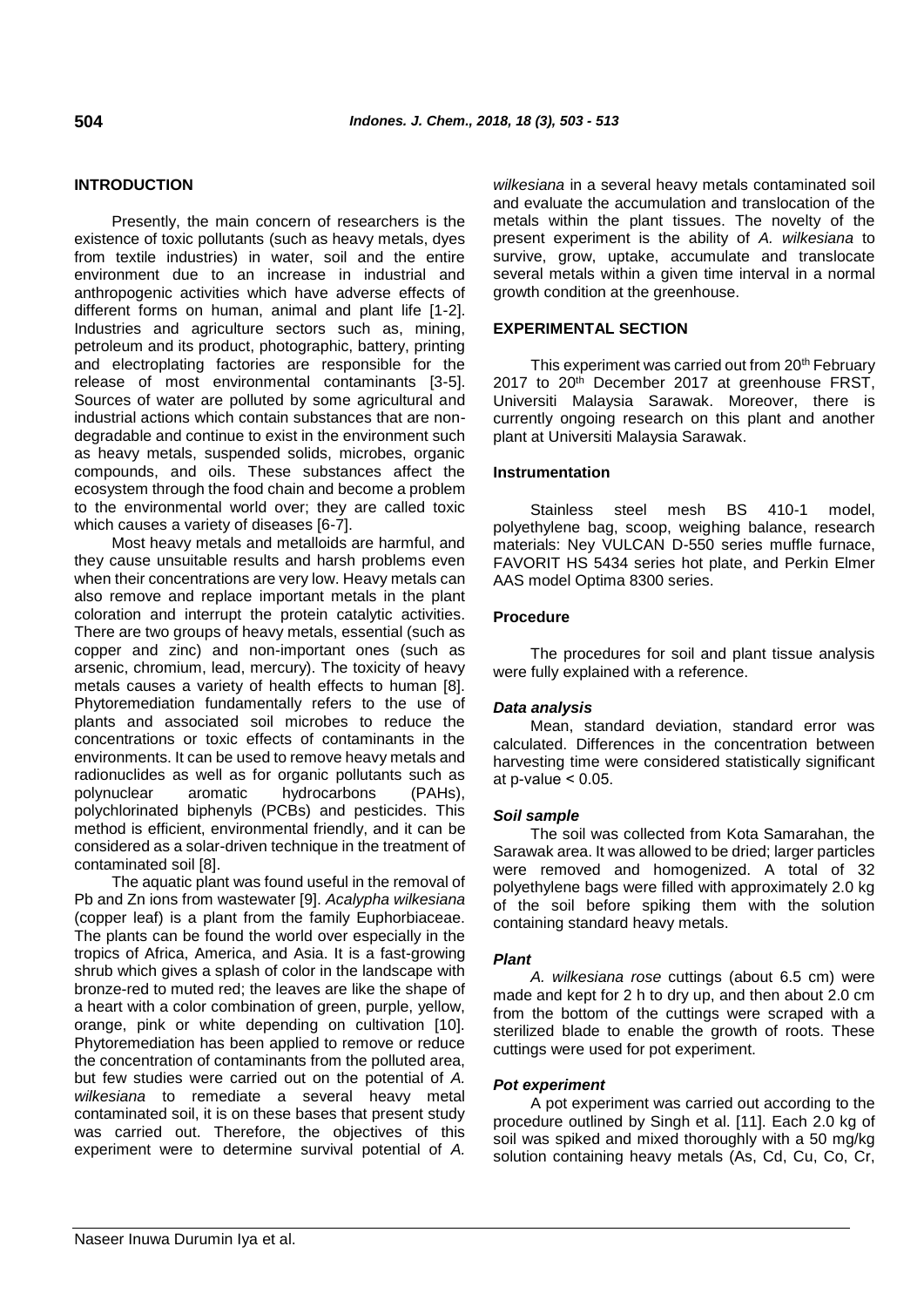Fe, Mn, Ni, Pb and Zn) at a greenhouse of faculty of Resources Science and Technology, Universiti Malaysia Sarawak (N 01° 33' 03.6" E 110° 45' 56.5"). There were four sets of plants (A, B, C, and D) and a control, where each set has eight replicates. Polyethylene bags (pots) containing the planted plants and the control were put in the growth chamber. The growth conditions at greenhouse were as follows: 16 h light at 22 °C and 8 h dark at 18 °C, netted and received water daily.

The pots experimental designs were set and plants were planted on 20th February 2017, while harvesting of the plant started on April 2017 until December 2017. Plants were then removed from the pots, and the roots and shoots were then separated. Roots of the plants were washed with distilled water to remove attached soil. Washed plant tissue (roots, stem, and leaves) were put in an oven at 70 °C for 3 days. The dried weights of roots, stem, and leaves were recorded. Dried plant tissues were used for further preparation and analyses.

## *Quality assurance/quality control*

The glassware and plastic containers were washed with tap and distilled water, then immersed in 2.0 N HNO<sub>3</sub> solutions before use. All the chemicals used for atomic absorption spectrophotometer (AAS) analysis were of analytical grade and certified standards. Five replicates analysis showed a good precision within the results.

## *Soil and plant analyses*

**Soil analyses.** Before heavy metals analyses, a dried soil sample was grounded and sieved through 2 mm stainless steel mesh BS 410-1 model, to remove plant material and other particles. The experiment was performed according to the procedure outlined by Hseu [12] with several modifications. Dried soil samples were dry-digested (dry ashing), and 1.0 g of the soil in a crucible was heated to ash at 550 °C for 4 h in a Ney VULCAN D-550 series muffle furnace. After cooling, 1.0 mL of deionized water and 1.0 mL of concentrated nitric acid was added. The sample was then evaporated to dryness on a FAVORIT HS 5434 series hot plate, and heated in a muffle furnace to 400 °C for 15 min. The sample was immediately added with 1.0 mL of deionized water and 2.0 mL of concentrated hydrochloric acid and then evaporated to dryness on a hot plate. The sample was then added with 10.0 mL deionized water, filtered with Whatman 125 mm and 0.45-micron filter in 50 mL volumetric flask. Deionized water was added up to the 50 mL mark of volumetric flask. **Plant tissues analyses.** Analysis of plant tissues was carried out according to the method described by Soon [13]]. Prior to heavy metals analyses, dried plant tissues were digested, and 0.5 g of briefly grounded plant tissues was ashed in Ney VULCAN D-550 series muffle furnace at 480 °C for 4 h. After cooling, 1.0 mL of deionized water and 1.0 mL of concentrated nitric acid were added. The plant tissue samples were evaporated to dryness on a FAVORIT HS 5434 series hot plate. After cooling, the samples were dissolved in 2.0 mL of 20% (v/v) nitric acid by heating on a hot plate at approximately 100 °C. Samples were filtered through Whatman 125 mm and additionally filtered through 0.45 µm filter paper into 10 mL volumetric flask, deionized water was then added to the 10 mL mark of the flask. Samples were analyzed on a Perkin Elmer AAS model Optima 8300 series. As, Cd, Cu, Co, Cr, Fe, Mn, Ni, Pb, and Zn were analyzed at the wavelength of 193.7, 228.8, 324.8, 240.7, 357.9, 248.3, 279.5, 232.0, 217.0 and 213.9 nm, respectively.

**Phytoextraction and phytostabilization potential of the plant.** Three indices were used to assess the phytoextraction and phytostabilization potential of heavy metals in the plant parts such as Bioconcentration Factor (BCF), Translocation Factor (TF) And Extraction Coefficient (EC) calculated using the equations 1, 2 and 3, respectively [14]

$$
BCF = \frac{\text{metal in plantroot}}{\text{metal in soil}} \tag{1}
$$

$$
TF = \frac{\text{metal in plant shoot}}{\text{metal in root}} \tag{2}
$$

$$
EC = \frac{\text{metal in shoot}}{\text{metal in soil}} \tag{3}
$$

Plants are suitable for phytoextraction if they have high BCF values greater than 1, and suitable for phytostabilization if BCF value is high and TF value is low [14].

# *Statistical analysis*

All data reported were averaged values, standard deviation (SD) and standard error of five good replicates selected from eight independent replicates. Statistical analysis of the data was carried out using one-way analysis of variance (ANOVA). Differences in the concentration between harvesting time were considered statistically significant at p-value ˂ 0.05. The statistical analysis was accomplished by IBM SPSS Statistics version 24.

# **RESULT AND DISCUSSION**

## **Plant Survival and Growth**

Survival of *A. wilkesiana* throughout the experiment was greater than 95 % and this plant species adapted to the contaminated soil environment. However, no adverse effect or signed of yellowish leaves or stunted growth was observed on the plant throughout the experimental period. This plant was capable of accumulating eight heavy metals at first harvest out of the ten heavy metals spiked. Cd was not detected in any plant part, while the accumulation of Fe was found to be higher compared to other heavy metals.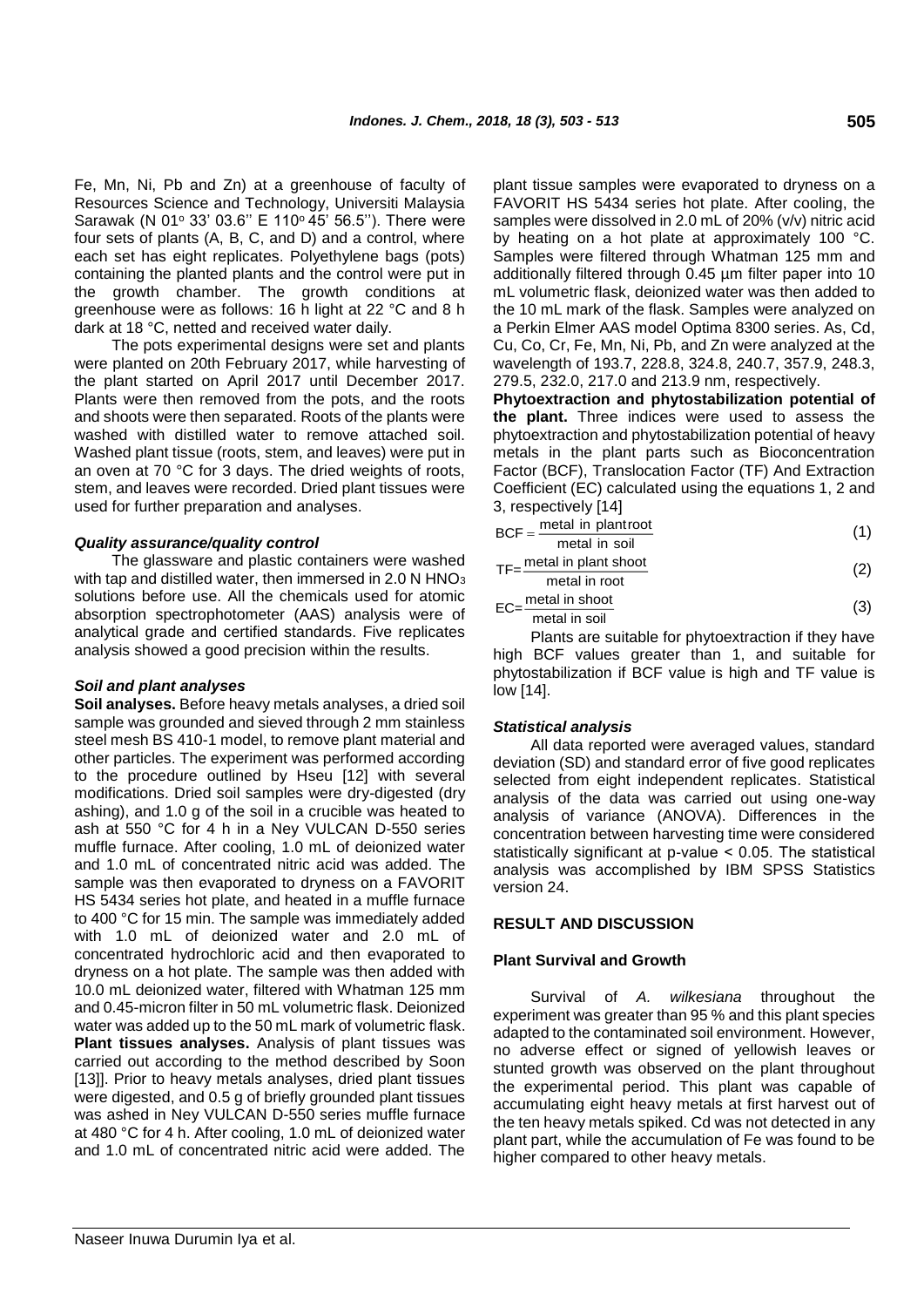## **Bioconcentration Factor (BCF), Translocation Factor (TF) and Extraction Coefficient (EC)**

The BCF, TF and EC values are presented in Fig. 1, 2 and 3, respectively. The BCF threshold of  $> 1$  was achieved with higher values Pb (BCF =  $7.79$ ), Pb (BCF = 4.33), Cu (BCF = 5.24) and Cu (BCF = 5.54) on 60, 120, 180 and 240 experimental days, respectively compared to other metals. At day 240, all heavy metals showed a BCF value of > 1 except Fe which showed the maximum BCF value of 0.092. Plants with BCF values less than 1 are considered unsuitable for phytoremediation [15].

The TF threshold of  $> 1$  was also observed in Co, Cr, Ni, and Pb at all experimental days except Fe on 240 experimental days. As, Cu, Mn, and Zn were failed to be efficiently translocated to shoot compared to other elements. The highest TF value was observed at different experimental days, Co (TF = 15.93), Co (TF =  $7.51$ ), Pb  $(TF = 2.21)$  and Pb  $(TF = 1.99)$ . Any metal with TF values > 1 shows that the plant has high efficiency to translocate particular metals from roots to the shoots, and a higher amount of metal in the root with  $<$  1 TF value shows an ability of the plant to harmonize between metal accumulation and translocation [16]

The EC threshold of > 1 was achieved by Pb, Ni, and Co in all the experimental days. The maximum EC was attained by Pb on 60 and 120 days with a value of 17.21 and 8.65, respectively which followed by Co on 180 and 240 days with a value of 11.06 and 7.88, respectively. EC value > 1 showed a higher metal availability in the soil, wider metal distribution and thus increase metal accumulation in plant tissues [11]. The other heavy metals show  $EC < 1$ .



 $0.0$ Cu Сo Сr Mn Ni Zn As Pb Fe **Heavy metals Fig 2.** Translocation factor for heavy metals on 60, 120, 180 and 240 harvesting days

## **Accumulation of Heavy Metals in the Root, Stem, and Leaf**

The accumulation of different heavy metals (Co, Cr, Cu, Ni, Fe, Zn, Mn, As and Pb) in three different parts of *A. wilkesiana* were determined. Generally, higher concentrations of heavy metals were observed in root and stem compared to leaf part for all heavy metals except for Co which accumulated more in the leaf on 180 and 240 harvesting days. However, Fe concentrations were consistently higher in the root than in the other plant parts in all the experiment (harvesting) days. In this study, the accumulation of heavy metals in the leaves ranged 10.9–53.24, 2.92–87.87, 2.2–79.39, 40.81–20.3, 28.5–81.42, 3.73–93.77, 27.36–36.88 and 0.00–67.75 mg/kg for Cu, Co, Cr, Mn, Ni, Zn, Pb and As, respectively.



**Fig 1.** Bioconcentration factor for heavy metals on 60, 120, 180 and 240 harvesting days





 $2.0$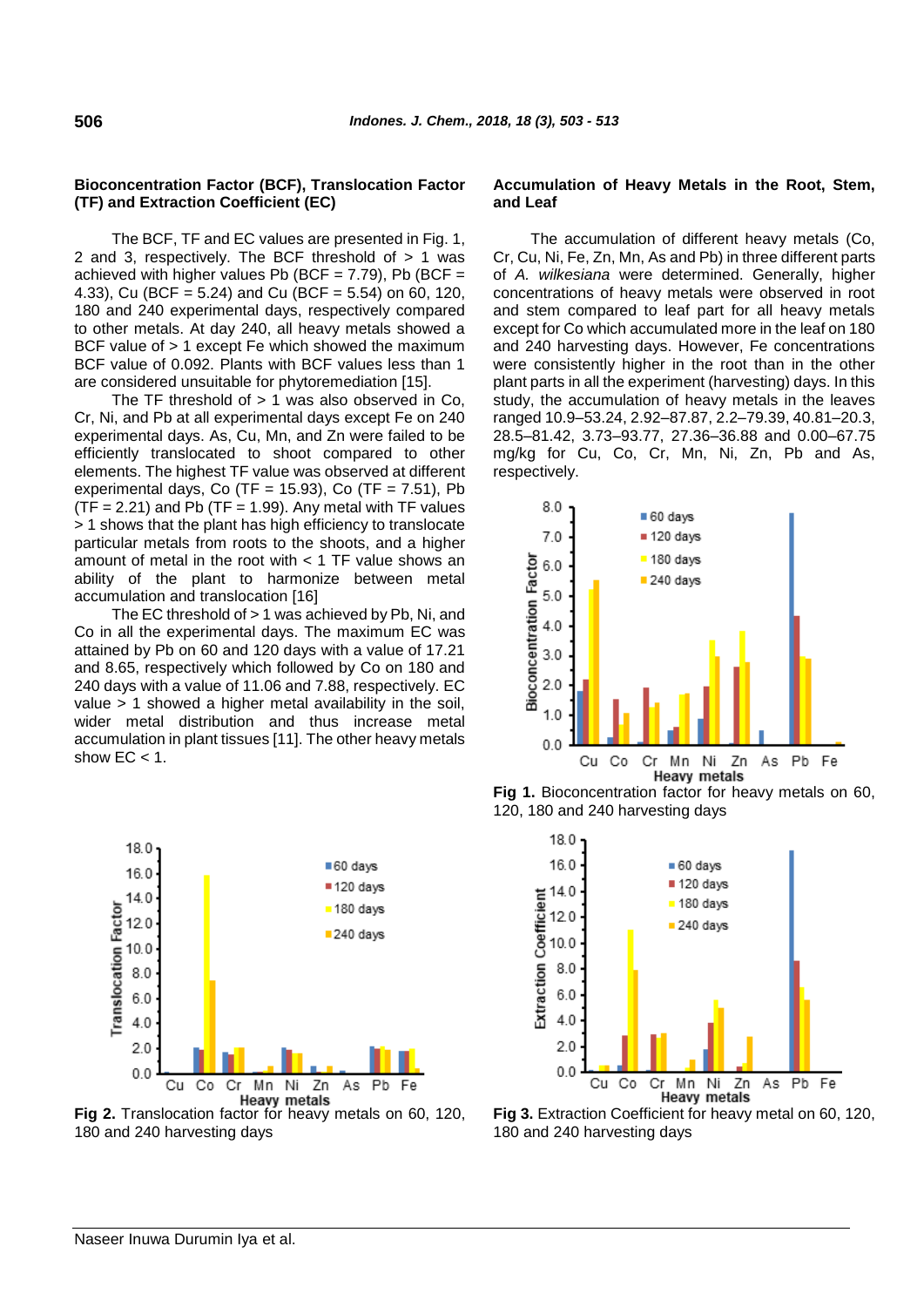

**Fig 4.** Ni concentration in soil and three plant parts of *A. wilkesiana*

A significantly higher accumulation of Ni was detected in the stem of *A. wilkesiana rose* with a mean value of  $99.09 \pm 0.92$  mg/kg. Soil et al. [17] reported phytoremediation of Cd and Ni from contaminated soil by *Vetiveria zizanioides* L., and the accumulation of Ni was significantly observed more in the aerial parts (stem and leaf). However, the highest of Ni accumulation of *A. wilkesiana* were in the root and leaf with the concentration of 92.59  $\pm$  1.64 and 81.42  $\pm$  1.36 mg/kg, respectively. Ni accumulation was observed to be higher on 60 and 120 harvesting days, but the concentration decreases in the root, stem, and leaves after 180 and 240 days. This observation is contradicted with the study conducted by Das & Mazumdar [18] on vetiver *grass* where Ni was found to accumulate more in root than in shoot, with the accumulation rate in shoot/root from 1.05 to 10.32%. This showed that a small amount of Ni was translocated to the shoot [18]

The accumulation of Ni in the roots, stem and leaves of *A. wilkesiana* plants decreases from root to stem and stem to leaves on 180 and 240 harvesting days, while it was significantly observed to increase from root to stem then decreases from stem to leaves on 60 and 120 harvesting days. In 60 and 120 harvesting days, the increase was from 86.29 to 97.64 and 92.59 to 99.09 mg/kg, respectively. Moreover, the results indicated a relatively poor accumulation from stem to leaves on 180 and 240 harvesting days. The plant showed a great capability to uptake and accumulated Ni in its roots tissues more on 60 and 120 harvesting days. However, Ni concentration in the stem and leaves on all the harvesting days were greater than the concentrations of 0.1 to 5 mg/kg found in most plants [19]

Maximum mean values of Cu detected in the root of *A. wilkesiana* were 292.44 ± 5.66, 392.41 ± 0.44, 542.66  $\pm$  2.26 and 461.92  $\pm$  2.18 mg/kg for 60, 120, 180 and 240 harvesting days, respectively as shown in Fig. 5. The Cu



**Fig 5.** Cu concentration in soil and three plant parts of *A. wilkesiana*

uptake by the plant grown in a spiked soil was significantly higher in the root on the harvesting days. Regardless of the harvesting days, the concentration of Cu in the root was found to be four to ten folds higher than in the shoot. Olowu et al. [20] reported the concentration of heavy metals in root, stem, and leaf of *Acalypha indica* and *Panicum maximum jacq and* Cu was found to be in the range of  $7.5 \pm 5.6$  mg/kg to  $30\pm 26$ mg/kg dry biomass of the samples [20]. High Cu concentration was also detected in the whole plant of *Digitalis purpurea* (39 mg/kg) followed by *Phytolacca americana* (30 mg/kg) and *Mentha suaveolens* (28 mg/kg) [21]. Cu is also an important metal for the growth of plants, but when accumulation in the shoots of a plant is greater than 20 mg/kg it causes a harmful effect [22].

Outridge and Noller (1991) reported a mean value of 37.00 mg/kg from the shoots of *T. latifolia* plant grown on unpolluted site [23]. Cu accumulation in roots was found greater than the shoots in *B. juncea* grown on Cu amended soil [24]. In this experiment, the concentration of Cu was higher in roots 542.70 mg/kg than that of leaves 53.24 mg/kg and stem 22.14 mg/kg. Higher Cu accumulation in the roots could be because of its continues movement from soil to roots showing a natural attraction of roots to uptake large amount of Cu and was able to transport a little to the shoots. Xiong and Wang [25] reported that Cu accumulation in the stem of vegetable plants was observed to be controlled by its concentration in soil and it can go higher if the concentration in the soil is increased [25].

Accumulation of Co by *A. wilkesiana* in a soil spiked with Co, Cr, Cu, Cd, Pb, Mn, Ni, As, Fe and Zn heavy metals were found significantly higher in the leaf and stem parts as shown in Fig. 6. The concentration of Co in the plant parts increases with time, and higher accumulation was detected in the leaf of 240 harvesting days with a concentration of  $87.87 \pm 2.51$  followed by the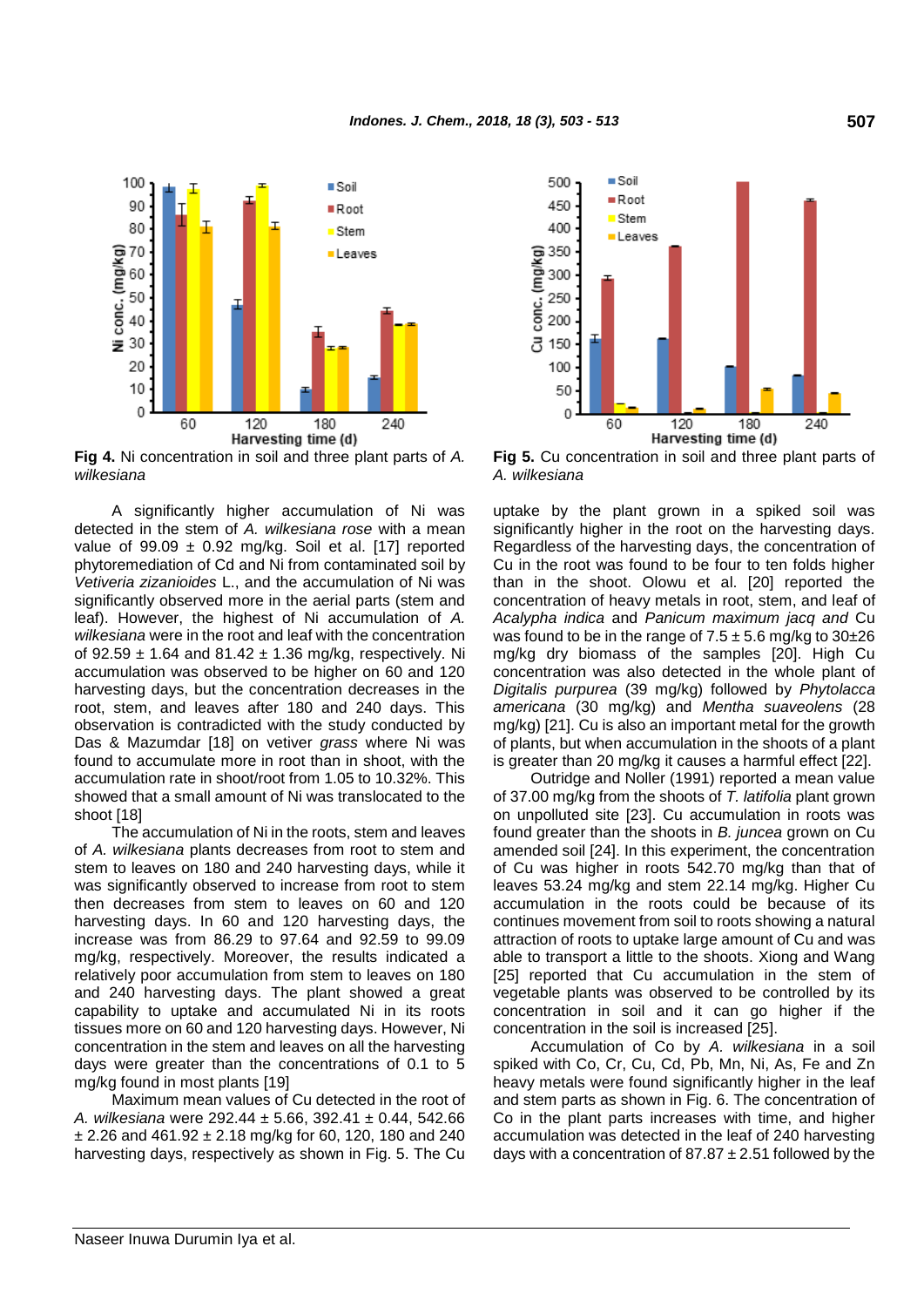

**Fig 6.** Co concentration in soil and three plant parts of *A. wilkesiana*

stem at day 180 with concentration  $81.63 \pm 1.71$  mg/kg. The accumulation was higher in the root of the plant at day 120 with a concentration of  $50.19 \pm 1.91$  mg/kg. It was reported that *Plantago major* L. root accumulated 12.2 mg/kg, and its shoot accumulated 5.6 mg/kg [26], and this finding contradicts with the present study in which *A. wilkesiana* was able to accumulate more Co at the upper part of the plant, which shows that *A. wilkesiana* accumulated Co 18 fold than *P. major*.

The concentration of Co is high, and there is no toxicity data observed on this plant. Experiments have been carried out on how Co toxicity affects soil microorganisms; Lock et al. also reported that Co is relatively toxic to plants when higher concentrations have been dosed [27]. A*. wilkesiana* species accumulate more Co in the leaves (87.87 mg/kg) than in the stem and roots, except on 120 harvesting days, where it accumulated more Cr in the root (50.19 mg/kg) than in its stem and leaves. Li et al. reported that plants could uptake small concentration of Co, while its accumulation and translocation is based on the plant species that are under the experiment [28]. The uptake of Co by the roots involves active translocation through the cell membranes, though the molecular processes that are involved are still not available [29]. In turn, soil properties influence heavy metal availability for plants. Moreover, there is insufficient useful information obtained to measure the effect of soil properties on the toxicity of Co in different plant species.

Accumulation of Cr by *A. wilkesiana* planted in spiked soil was higher in the root compared to other parts of the plant (see Fig. 7). The concentration of Cr in *A. wilkesiana* increased from 60 to 240 harvesting days with significantly higher accumulation on day 120. Moreover, the highest accumulation of Cr was recorded in the root at day 120 with concentration  $101.23 \pm 2.92$  mg/kg. Other higher accumulations were significantly observed on the



**Fig 7.** Cr concentration in soil and three plant parts of *A. wilkesiana*

stem and leaf at day 120 with concentrations of 76.93  $\pm$ 1.27 and 79.39  $\pm$  2.57 mg/kg, respectively. In a study carried out on the removal of Cr using the *Sorghum* plant, Cr accumulated in the root (112 mg/kg) higher than in shoot (101 mg/kg) under equal treatment and condition [30]. This is in contrast to another study where *Portulaca oleracea* can accumulate Cr with concentration more than 1000 mg/kg which makes it behave as a hyper accumulator of Cr [31]. Reeves and Baker [32] suggested that for a plant to act as Cr accumulator, it should accumulate chromium in its tissue more than 1000 mg/kg [32].

*A. wilkesiana* cannot be considered as hyper accumulator because of the highest accumulation was nine folds lower than 1000 mg/kg. In general, plants have a low ability to absorb and translocate Cr, and different plants vary in their capacity to uptake and accumulate Cr in tissues [33]. It was reported that plants grown on contaminated soils after a long period of wastewater application which contains Cr, its amount of leaves rarely go greater than few μg/g. Even in plants grown on Cr rich serpentine soils, the average Cr content does go beyond 45 μg/g dry weight [33]. In this experiment, *A. wilkesiana* grown on soil spiked with several heavy metals was able to accumulate 79.39 mg/kg dry weight in its leaves. According to the results obtained from the present experiment, *A. wilkesiana* cannot be considered a hyper accumulator plant. It did accumulate Cr, mainly in Fig. 8 shows that Zn accumulation in *A*. *wilkesiana* was found to be significantly higher in the root at 120 harvesting days with a concentration of  $308.25 \pm 3.09$  mg/kg. Study on *P. major* plant observed a significantly higher accumulation of Zn in the root with a concentration of 169.0  $\pm$  8.8 mg/kg [26]. However, the highest accumulation of Zn in the stem and leaf of *A. wilkesiana*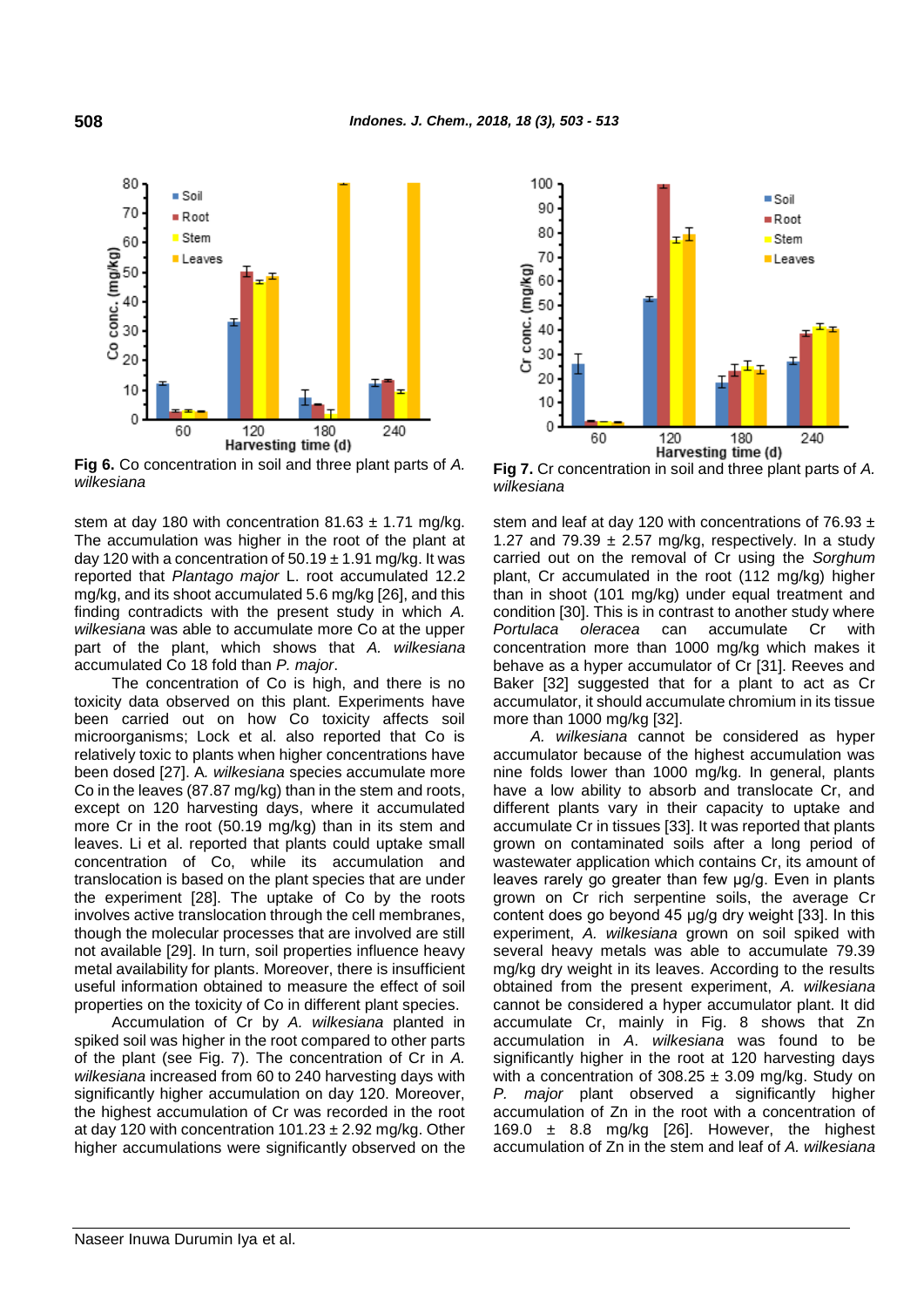

**Fig 8.** Zn concentration in soil and three plant parts of *A.* **Fig 6.** Zu concentration in soil and three plant parts of A. Fig 9. Mn concentration in soil and three plant parts of wilkesiana

were observed at 240 harvesting days with a concentration of  $87.88 \pm 1.59$  and  $93.77 \pm 1.71$  mg/kg, respectively.

In this study, a solution of several heavy metals was used to spike the soil. Therefore, a decrease in the concentration of Zn in the plant part at different harvesting day could be caused by many heavy metals compete for the uptake by the plant [34]. Furthermore, noticeable higher accumulation of Zn compared to Cr accumulation by *A. wilkesiana* showed that Cr enhances the uptake of Zn. Zn amount was found more in the root (308.20 mg/kg) compared to the stem (87.88 mg/kg) and leaves (93.77 mg/kg) which is, however, higher than the permissible limits [35].

Zinc is an important metal to plants which have a mean value in the aboveground tissues of normal plants to be 66 mg/kg [22], while its toxic level is up to 230 mg/kg [36]. Zn accumulation from root to stem was found to be decreasing, while stem to leaves was observed to be increasing on all the harvesting days. Therefore, Zn accumulation was significantly higher in the roots, followed by the leaves, then the stem. Translocation of Zn in the stem and leaves of *A. wilkesiana* was much lower than the root. Sheel et al. reported that the uptake of Zn and Bioconcentration Factor capability of *Azolla* species increases with the increase in the concentration of Zn in the growing soil [37]. In contrary to the present experiment, Zn becomes more effective because it can easily translocate from root to the stem and leaves which is responsible for reducing the concentration of the important nutrients of plant and inhibits biochemical reaction [37]. Since Zn is mobile metal and bioaccessible, its higher concentration in the soil and plant can easily enter the food chain.

Fig. 9 shows the accumulation of Mn in *A. wilkesiana* at different harvesting time. A noticeable higher



*A. wilkesiana*

accumulation of Mn on 60, 120, 180 and 240 harvesting days was found in the root with concentrations  $394.42 \pm$ 4.54, 491.66  $\pm$  1.79, 319.11  $\pm$  1.23 and 396.17  $\pm$  4.87 mg/kg, respectively. The accumulation decreases in the trend root > leaves > stem. The highest accumulation of Mn by *A. wilkesiana* occurred at 120 harvesting days, while the stem and leaf accumulation was observed to be highest at 240 harvesting days with a concentration of 111.51  $\pm$  2.42 and 120.34  $\pm$  1.49 mg/kg, respectively. In a similar study, Murtaza et al. reported an accumulation of Mn in vegetables ranged between 5.1 to 162.4 mg/kg [38]. In contrast to present study, Satphathy and Reddy reported accumulation of Mn in the stem, leaf, and root of *Brassica juncea* as 4552.3, 3003.4 and 2974.6 mg/kg, respectively [39] in which *B. juncea* accumulated Mn 18 fold that of *A. wilkesiana*.

The concentration of Mn in this experiment was found more in root 491.70 mg/kg followed by the leaves 120.34 mg/kg and stem 111.51 mg/kg. The higher Mn amount found in the leaves of Sugarcane and Chinese chestnut shows its capability in being mobile from root to leaves [40] because chlorophyll in leaves needs Mn during photosynthesis. Furthermore, an operational explanation was made by Baker that Mn concentration in the shoots of hyper accumulator plants is constantly higher than in roots, indicating plant ability to accumulate, transport and store Mn in the stem, leaves and fruit parts [32,41-42].

Fig. 10 shows the accumulation of Pb in three parts of *A*. *wilkesiana* with concentration ranged between 26.24  $\pm$  1.19 to 42.76  $\pm$  1.22, 30.57  $\pm$  0.85 to 46.44  $\pm$ 2.18 and 27.36  $\pm$  1.07 to 36.88  $\pm$  1.23 mg/kg in root, stem, and leaves, respectively. A significantly higher accumulation of Pb occurred in the stem of the plant at 240 harvesting days with a concentration of 46.44 mg/kg, while the lowest accumulation of Pb was observed in the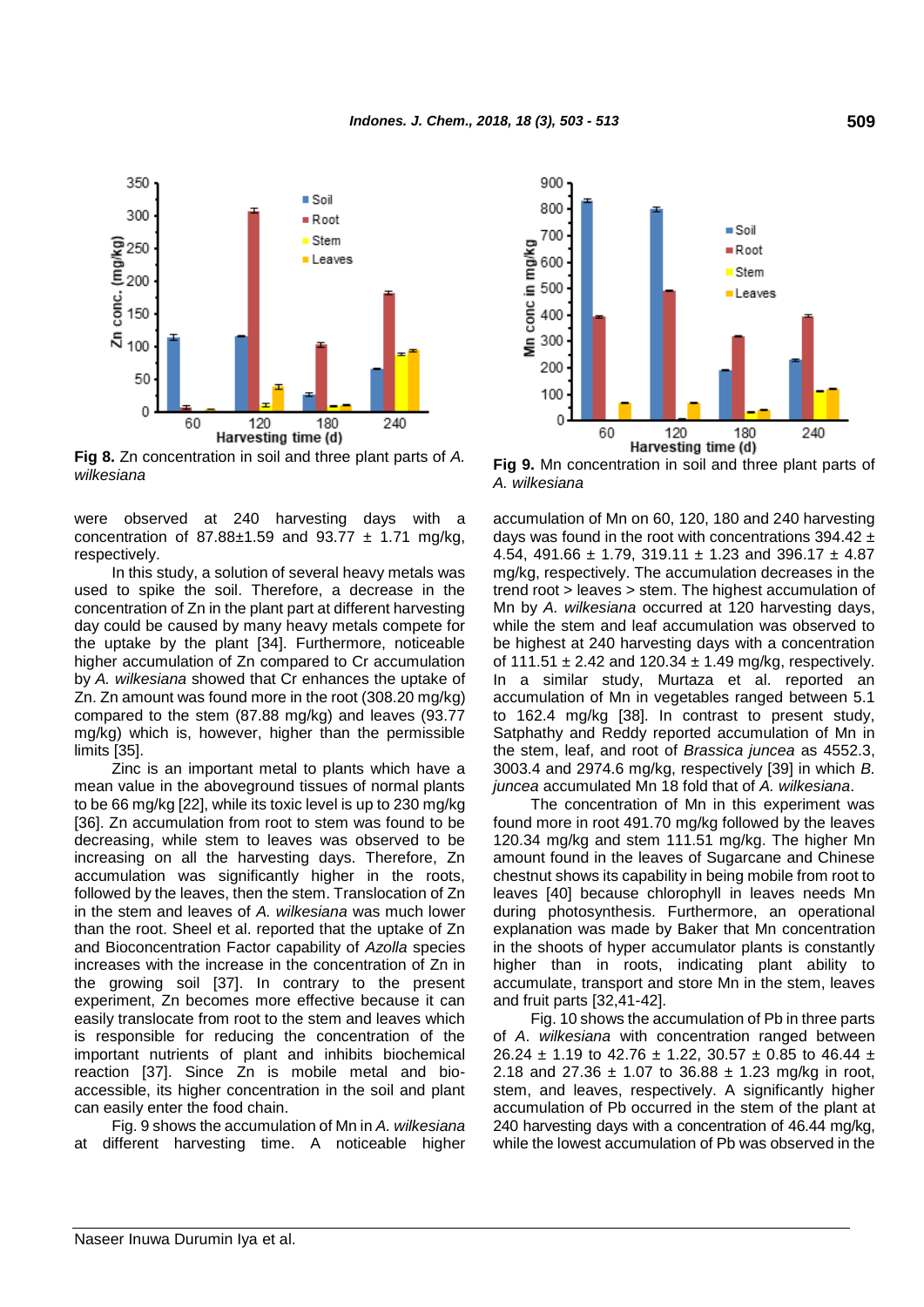

**Fig 10.** Pb concentration in soil and three plant parts of *A. wilkesiana*

root of the plant at day 60 with a concentration of  $26.24 \pm$ 1.19 mg/kg. A low Pb accumulation was also observed by Knapp et al. in which the uptake of Pb by carrots, tomatoes, and amaranth ranged between 1.6–1.9, 0.3– 0.7 and 0.8–1.0 mg/kg, respectively [43].

In contrast, Yanqun et al. reported that Pb concentrations in shoots of *Elsholtzia polisa* and *Stellaria vestita Kurz* were 1015.4 and 3141.2 mg/kg, respectively [44]. Moreover, accumulation of Pb in plant roots ranged 629.3 mg/kg in *Crisium chlorolepis* to 7456.5 mg/kg in *S. vestita Kurz* [44]. Pb has lower solubility properties in the soil and shows strong barrier even if its highly accumulated at the root, its usually significantly translocated to the stem, leaf and other plant parts such as fruit and seed [17].

The experiments on Pb uptake in *A. wilkesiana* revealed that stem accumulated highest amount of Pb (46.44 mg/kg) followed by roots (42.76 mg/kg) both on 240 harvesting days. The accumulation of Pb was maximum at 240 days in roots, stem, and leaves. There was an increase of Pb concentration from the roots to the stem, and a decrease of Pb accumulation from stem to leaves was observed in all the harvesting days. The increase and decrease of Pb accumulation from root to stem and stem to leaves were slow and steady throughout the harvesting days. The trend of Pb translocation reveals that Pb was effectively translocated from roots to stem while from stem to leaves the translocation was relatively poor.

wilkesiana showed a significantly highest accumulation of Fe on day 240 of the experiment with a concentration of 5002.4  $\pm$  15.21, 1169.4  $\pm$  39.70 and 1251.0  $\pm$  4.30 mg/kg for the root, stem, and leaf, respectively, as shown in Fig. 11. Furthermore, Fe accumulation by the plant parts ranged between 64.47  $\pm$ 0.55 to 5002.4  $\pm$  15.21 mg/kg, with lowest and highest



**Fig 11.** Fe concentration in soil and three plant parts of *A. wilkesiana*

accumulation of Fe at 60 and 240 harvesting days, respectively. Moreover, an increase of Fe uptake by *A*. *wilkesiana* root from day 60 to day 240 ranged between 64.69 to 5002.4 mg/kg.

This present study agreed with the similar studies conducted by Nematian and Kazemeini in which they found that accumulation of Fe in root ranged 36.64– 93266.00 mg/kg and it was 151.56 to 35722.80 mg/kg in the shoot of the plants, with the highest accumulation was in the root and shoot of *Centurea iberica* and *Carthamus oxyacantha,* respectively [45]. The highest Fe accumulation by *A*. *wilkesiana* root, stem, and leaf at 180 and 240 harvesting days were 486.4, 424.0, 542.02 mg/kg and 5002.4, 1169.4, 1251 mg/kg, respectively. Accordingly, Salsola soda root accumulated Fe (22645.3 mg/kg) and *Camphorosma monospoliacum* shoot accumulated Fe (10604.9 mg/kg) [46]. In contrast, concentrations of Fe accumulated by *A. wilkesiana* were below concentration reported in the study of Fe by the roots of *Salsola soda* and shoots of *Camphorosma monospeliacum* respectively [46].

Fe is needed for the functioning of different enzymes, especially those that take part in oxidationreduction processes, for chlorophyll, reduction of nitrite/sulphate and  $N_2$  fixation [33]. It was reported in another study that, the observed harmful symptoms of Cr are similar to those of Fe deficiency [33], which was related to the ability of Cr to displace other metals (such as Fe) from some important places and generates a low Fe accumulation [47]. In the present experiment, the toxic effect was not observed, in contrast, accumulation of Fe in the tissues of *A. wilkesiana* was found to be higher.

The accumulation of As observed by *A*. *wilkesiana* was only at 60 harvesting days (see Fig. 12). As accumulation trend is root > leaf > stem with concentration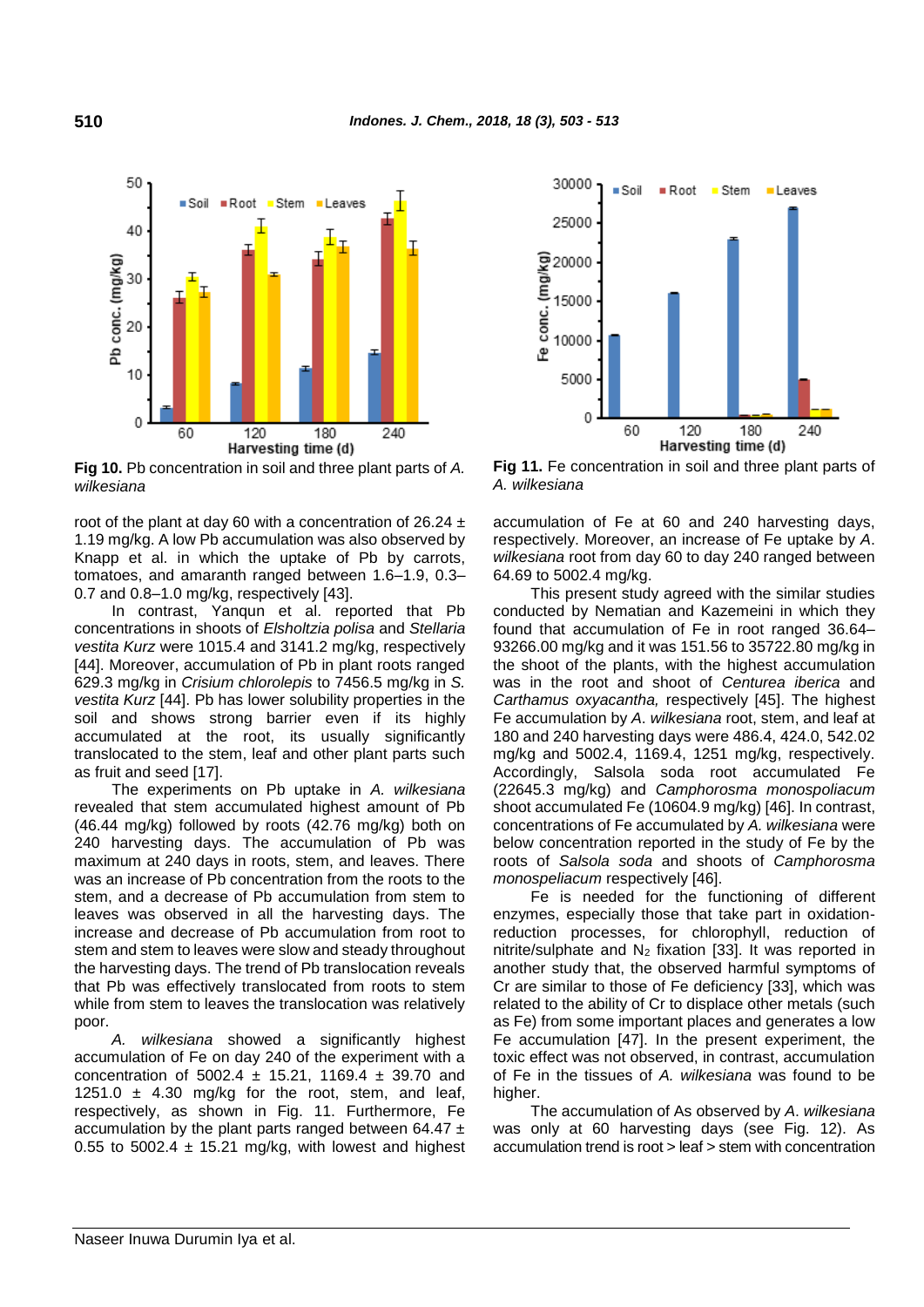

**Fig 12.** As concentration in soil and three plant parts of *A. wilkesiana*

of 396.74  $\pm$  2.74, 67.75  $\pm$  1.31 and 29.34  $\pm$  2.39 mg/kg, respectively. *A. wilkesiana* cannot act as arsenic hyper accumulator because hyper accumulator plant should accumulate As with concentration more than 1000 mg/kg in their above root biomass [48]. A lower As accumulation was observed by Caille et al.in *Pteris vittata* planted in contaminated soil, and this suggested that the decreased in As uptake may be due to phytotoxicity of Cu, Zn and other metals that existed in the soil [49].

## **CONCLUSION**

Due to its abundance in most of the world, including Africa and Asia, *A. wilkesiana* is a species that is worth exploring for its possible application in metal phytoextraction. Present findings revealed that high accumulation of Co, Cr, Cu, Fe, Mn and Zn at the root of *A. wilkesiana* was observed. Co, Ni, and Pb were translocated to the stem of the plant, while Co, Cr and Fe were successfully translocated to the leaves. The highest accumulation at the root and leaves of *A. wilkesiana* was that of Fe with concentration 5002.00 and 1251.00 mg/kg, respectively. Ni accumulation (99.09 mg/kg) was recorded the highest at the leaves of the plant. The experiment also indicated that transportation of heavy metals in a different stage (soil to root, root to stem and stem to leaves) does not follow a specific pattern, it depends on the metal. The results obtained from this study are encouraging and indicated that *A. wilkesiana* is a promising species for phytoremediation of heavy metal contaminated soil owing to its very high biomass productivity. Moreover, the plant did not suffer from any stress or showed any sign of disease during the experiment. It could be suggested that this plant is more suited for metal removal, as it effectively reduced the number of heavy metals at the same time.

#### **ACKNOWLEDGEMENT**

Authors would like to thank the Faculty of Resource Science and Technology, Universiti Malaysia Sarawak. The study leaves granted to Naseer Inuwa Durumin Iya by Federal University Dutse, Nigeria for his Ph.D. is also acknowledged.

## **REFERENCES**

- [1] Gupta, V.K., Jain, R., Mittal, A., Saleh, T.A., Nayak, A., Agarwal, S., and Sikarwar, S., 2012, Photocatalytic degradation of toxic dye amaranth on TiO2/UV in aqueous Suspensions, *Mater. Sci. Eng., C*, 32 (1), 12–17.
- [2] Gupta, V.K., Ali, I., Saleh, T. A., Nayaka, A., and Agarwal, S., 2012, Chemical treatment technologies for waste-water recycling—an overview, *RSC Adv.*, 2 (16), 6380–6388.
- [3] Gupta, V.K., and Nayak, A., 2012, Cadmium removal and recovery from aqueous solutions by novel adsorbents prepared from orange peel and Fe2O<sup>3</sup> nanoparticles, *Chem. Eng. J.*, 180, 81–90.
- [4] Gupta, V.K., and Saleh, T.A., 2013, Sorption of pollutants by porous carbon, carbon nanotubes and fullerene-An overview, *Environ. Sci. Pollut. Res. Int.*, 20 (5), 2828–2843.
- [5] Rajendran, S., Khan, M.M., Gracia, F., Qin, J., Gupta, V.K., and Arumainathan, S., 2016, Ce3+-ioninduced visible-light photocatalytic degradation and electrochemical activity of ZnO/CeO<sup>2</sup> nanocomposite, *Sci. Rep*., 6, 31641.
- [6] Thuy, L.T.X., Mai, N.T.S., Quyen, H.H., and Yasuzawa, M., 2018, Removal of nickel from plating wastewater using the magnetic flocculant PG-M, *Chem. Sci. Int. J*., 22 (1), 1–9.
- [7] Ali, I., and Jain, C.K., 2004, Advances in arsenic speciation techniques, *Int. J. Environ. Anal. Chem.*, 84 (12), 947–964.
- [8] Ali, H., Khan, E., and Sajad, M.A., 2013, Phytoremediation of heavy metals—Concepts and applications, *Chemosphere*, 91 (7), 869–881.
- [9] Gupta, V.K., Agarwal, S., and Saleh, T. A., 2011, Synthesis and characterization of alumina-coated carbon nanotubes and their application for lead removal, *J. Hazard. Mater.*, 185 (1), 17–23.
- [10] Madziga, H., Saka, S., and Sandabe, U., 2010, Phytochemical and elemental analysis of *Acalypha wilkesiana* leaf, *J. Am. Sci.*, 6 (11), 510–514.
- [11] Singh, R., Singh, D.P., Kumar, N., Bhargava, S.K., and Barman, S.C, 2010, Accumulation and translocation of heavy metals in soil and plants from fly ash contaminated area, *J. Environ. Biol.*, 31 (4), 421–430.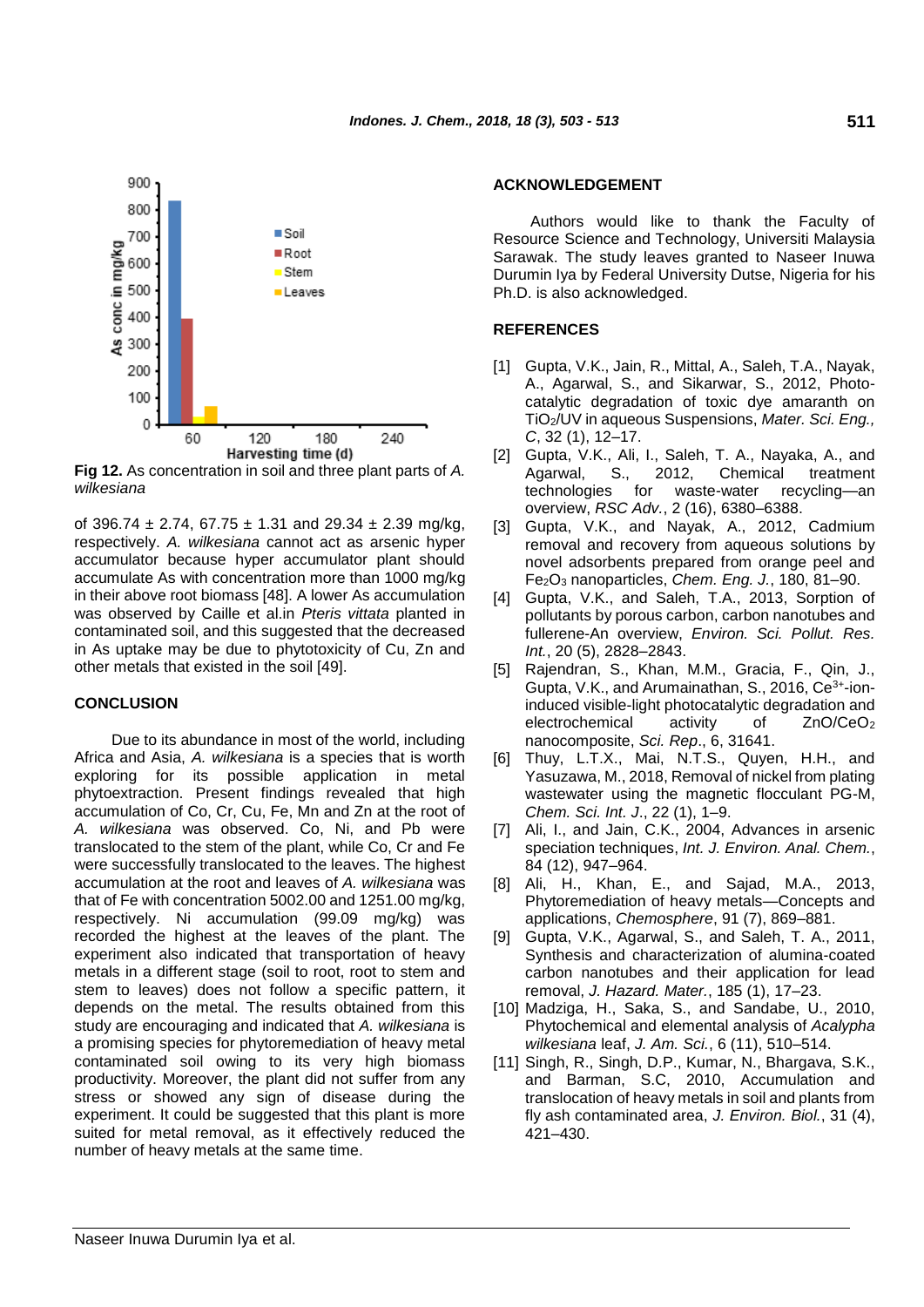- [12] Hseu, Z.Y., 2004, Evaluating heavy metal contents in nine composts using four digestion methods, *Bioresour. Technol*., 95 (1), 53–59.
- [13] Soon, Y.K., 1998, "Determination of Cadmium, Chromium, Cobalt, Lead and Nickel in Plant Tissue" in *Handbook of Reference Methods for Plant Analysis*, Eds. Kaltra, P., CRC Press, London, 193– 198.
- [14] Karam, D., Rajoo, K., Ismail, A., and Muharam, F.M., 2016, Phytoremediation studies on soils contaminated with heavy metals in Malaysia: A review article, *American-Eurasian J. Agric. Environ. Sci.*, 16 (8), 1504–1514.
- [15] Gupta, A.K., and Sinha, S., 2006, Role of *Brassica juncea* L, Czern. (var. Vaibhav) in phytoextraction of Ni from soil amended with fly ash: Selection of extractant for metal bioavailability, *J. Hazard. Mater.*, 136 (2), 371–378.
- [16] Kaewtubtim, P., Meeinkuirt, W., Seepom, S., and Pichtel, J. 2016, Heavy metal phytoremediation potential of plant species in a mangrove ecosystem in Pattani Bay, *Appl. Ecol. Environ. Res*., 14 (1), 367– 382.
- [17] Gunwal, I., Singh, L., and Mago, P., 2014, Comparison of phytoremediation of cadmium and nickel from contaminated soil by *Vetiveria Zizanioides* L., *Int. J. Sci. Res. Publ.*, 4(10), 1–7.
- [18] Das, S., and Mazumdar, K., 2016, Phytoremediation potential of a novel fern, *cucullata*, Roxb. Ex Bory, to pulp and paper mill effluent: Physiological and anatomical response, *Chemosphere*, 163, 62–72.
- [19] Kabata-Pendias, A., and Mukherjee, A.B., 2007, *Trace Elements from Soil to Human*, Springer, Berlin, 576.
- [20] Olowu, A.R., Adewuyi, O.G., Onipede, J.O., Oladipo, A., Lawal, A.O., Owolabi, M. and Sunday, M.O., 2015, Concentration of heavy metals in root , stem and leaves of *Acalypha indica* and *Panicum maximum jacq* from three major dumpsites in Ibadan, *Am. J. Chem*., 5 (1), 40–48.
- [21] Pratas, J., Favas, P.J.C., Souza, R.D., Varun, M., and Paul, M.S., 2013, Phytoremedial assessment of flora tolerant to heavy metals in the contaminated soils of an abandoned Pb mine in Central, Portugal, *Chemosphere*, 90 (8), 2216–2225.
- [22] Borkert, C.M., Cox, F.R., and Tucker, M.R., 2008, Zinc and copper toxicity in peanut, soybean, rice, and corn in soil mixtures, *Commun. Soil Sci. Plant Anal.*, 29 (19-20), 2991–3005.
- [23] Outridge, P.M., and Noller, B.N., 1991, Accumulation of toxic trace elements by freshwater vascular plants, *Rev. Environ. Contam. Toxicol*., 121, 1–63.
- [24] Ariyakanon, N., and Winaipanich, B., 2006, Phytoremediation of copper contaminated soil by

*Brassica juncea* (L.), CZern and *Bidens alba* (L.) DC. Var. *radiata*, *J. Sci. Res. Chula. Univ.*, 31 (1), 49–56.

- [25] Xiong, Z.T., and Wang, H., 2005, Copper toxicity and bioaccumulation in Chinese cabbage (*Brassica pekinensis* Rupr.), *Environ. Toxicol.*, 20 (2), 188– 194.
- [26] Galal, T.M., and Shehata, H.S., 2015, Bioaccumulation and translocation of heavy metals by *Plantago major L*. grown in contaminated soils under the effect of traffic pollution, *Ecol. Indic.*, 48, 244–251.
- [27] Lock, K., De Schamphelaere, K.A.C., Becaus, S., Criel, P., Van Eeckhout, H., and Janssen, C.R., 2006, Development and validation of an acute biotic ligand model (BLM) predicting cobalt toxicity in soil to the potworm *Enchytraeus albidus*, *Soil Biol. Biochem.*, 38 (7), 1924–1932.
- [28] Li, H.F., Gray, C., Mico, C., Zhao, F.J., and McGrath, S.P., 2009, Phytotoxicity and bioavailability of cobalt to plants in a range of soils, *Chemosphere*, 75 (7), 979–986.
- [29] Lago-Vila, M., Arenas-Lago, D., Rodríguez-Seijo, A., Couce, M.L.A., and Vega, F.A., 2015, Cobalt, chromium and nickel contents in soils and plants from a serpentinite quarry, *Solid Earth*, 6, 323–335.
- [30] Revathi, K., Haribabu, T.E., and Sudha, P.N., 2011, Phytoremediation of chromium contaminated soil using Sorghum plant, *Int. J. Environ. Sci*., 2 (2), 417–428.
- [31] Alyazouri, A., Jewsbury, R.A., Tayim, H., Humphreys, P.N., and Al-Sayah, M.H., 2014, Phytoextraction of Cr(VI) from soil using *Portulaca oleracea*, *Toxic. Environ. Chem.*, 95 (8), 1029–486.
- [32] Reeves, R.D., and Baker, A.J.M., 2000, "Metal Accumulating Plants" in *Phytoremediation of Toxic Metals: Using Plants to Clean up the Environment,* Eds. Raskin, I., and Ensley, B.D., John Wiley and Sons, Inc., New York, 193–230.
- [33] Zou, J., Wang, M., Jiang, W., and Donghua Liu, D., 2006, Chromium Accumulation and its Effects on other Mineral Elements in *Amaranthus viridis* L., *Acta Biol. Cracov. Ser. Bot.*, 48(1), 7–12.
- [34] Israr, M., Jewell, A., Kumar, D., and Sahi, S.V., 2011, Interactive effects of lead, copper, nickel and zinc on growth, metal uptake and antioxidative metabolism of *Sesbania drummondii*, *J. Hazard. Mater.*, 186 (2-3), 1520–1526.
- [35] Codex Alimentarius, 2001a, *Codex Maximum Levels for Cadmium in Cereals, Pulses and Legumes*, Joint FAO/WHO Standards, CAC/GL, 39-2001.
- [36] Long, X.X., Yang, X.E., Ni, W.Z., Ye, Z.Q., He, Z.L., Calvert, D.V., and Stoffella, J.P., 2011, Assessing zinc thresholds for phytotoxicity and potential